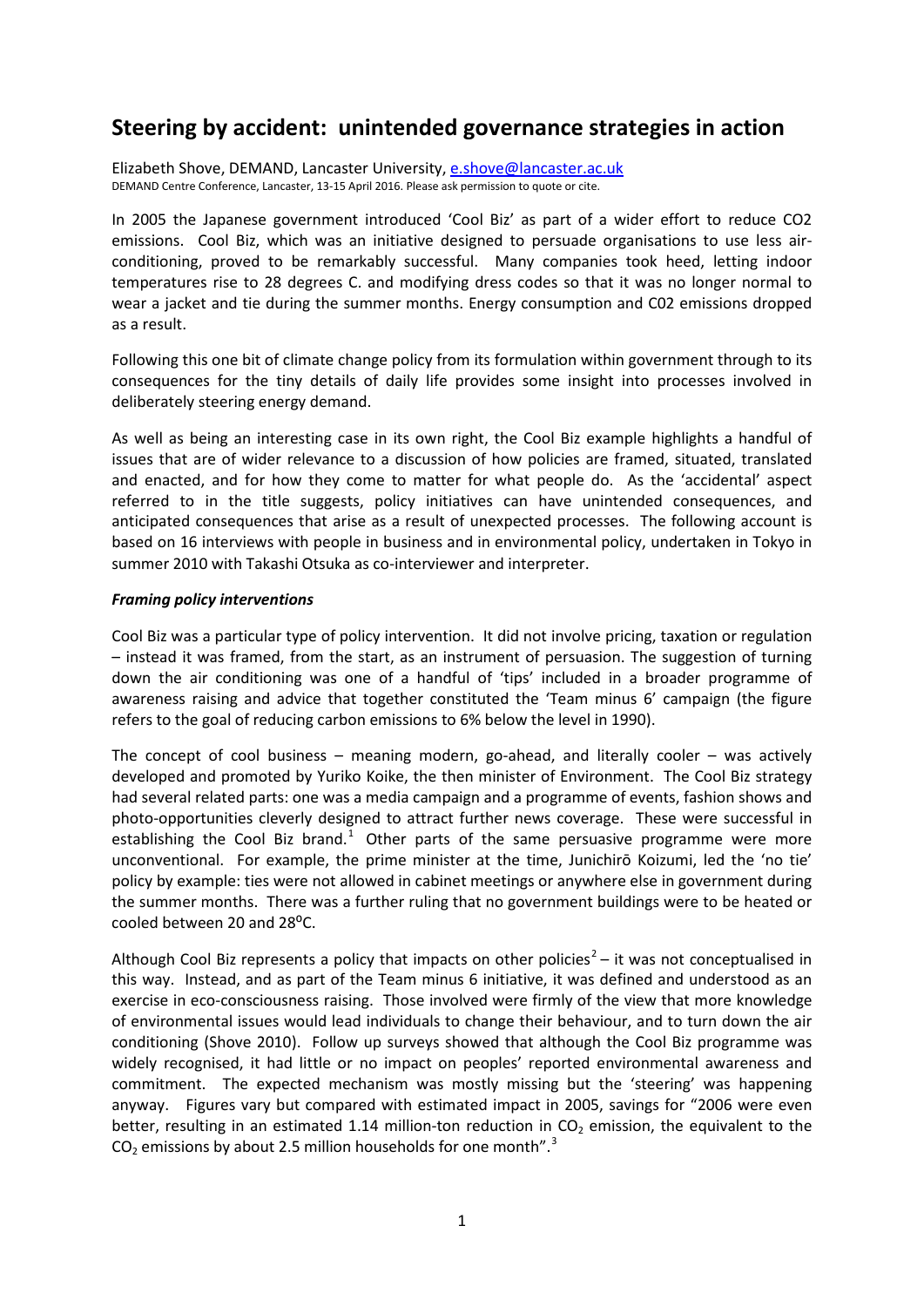Despite failing as a method of spreading environmental knowledge, Cool Biz was accidentally effective, feeding into a range of social and cultural processes, cascading through multiple policies, and taking hold via shifting, situated and also variable relations between practices of clothing, office working and cooling. As described below, Cool Biz policy was unquestionably part of these processes, and of the subtle reconstitution of meanings and situations.

## *Situating policy interventions*

Policy interventions and attempts at steering are introduced at specific moments– e.g. 2005 in the case of Cool Biz. This is important in that the significance of 2005 plays out differently across parallel but relevant histories: including the history of Japanese climate change policy, the history of a particular government, of office life, of fashion, of gender and age relations and more. Cool Biz entered these coexisting flows of events, and was consequently caught up in a range of trends, for instance towards a more casual, international approach also occurring at a moment when cultural differences between younger and older generations and or between business sectors like the media or banking were evidently in flux. It is worth commenting on three of these trajectories, starting with how Cool Biz fitted into the cultural history of the business suit.

## *Timing, cooling and clothing*

According to Toby Slade, a fashion historian, wearing a Western business suit in 1870s Japan signified being 'modern' and being part of a rapidly changing world (Slade 2009). These garments replaced other types of Japanese shirt and light kimono and it is not by chance that the word 'Sebiro' - Japanese for suit - is derived from Saville Row. But as our respondents explained, it was not so common to actually wear a jacket and tie in the period before air conditioning became normal. However, with mechanical cooling in place, it was usual for men to wear a 'traditional' European business suit, including jacket and tie, partly to counter the effects of cooling set at 22<sup>o</sup>C. Several respondents recalled this change:

"it is only after air conditioning came into the business scene then people started to wear their ties and jackets all the time" ; .. "when you have a tie on the jacket comes together"; "the ties and jackets usually go together, but just not strict written rule, but just how it is."

In 2005 Cool Biz – no tie and jacket, and air conditioning set at  $28^{\circ}$ C – represented a temporal step back, re-normalising what had in any case been common prior to mechanical cooling. This involved some re-thinking not only of social codes and cues, but also of buttons.

Shirt collars had evolved along with jackets and ties. So what makes a good shirt when these items are missing and in particular how should the neck area be designed? Following Cool Biz, in 2005, the clothing industry was reported to have developed "many new designs to have the people not to have the tie on, so the design is changing for example you have the design on this side, the collar is higher. Then some buttons are different for example on the neck." In some sectors, the fashion industry cottoned on to Cool Biz as part of a wider trend: as one put it "Japanese working society is becoming more used to casual wear". Whether 'traditional' Japanese outfits might make a comeback, or oust Western inspired Cool Biz styles remains to be seen, $4$  but the point is that the policy happened at a specific moment in the meanings of suit, tradition, modern and cool.

## *Timing and sartorial politics*

In 2005, wearing an open necked shirt, and doing so in public (and as part of Cool Biz/climate change policy) had a two-way effect, positioning the prime-minister Koizumi as, go-ahead and modern and positioning him in contrast to traditional shirts, ties, people and policies. "Koizumi was - opposing people who oppose the breakthrough of the bad old arrangements, they [the old guard] wore the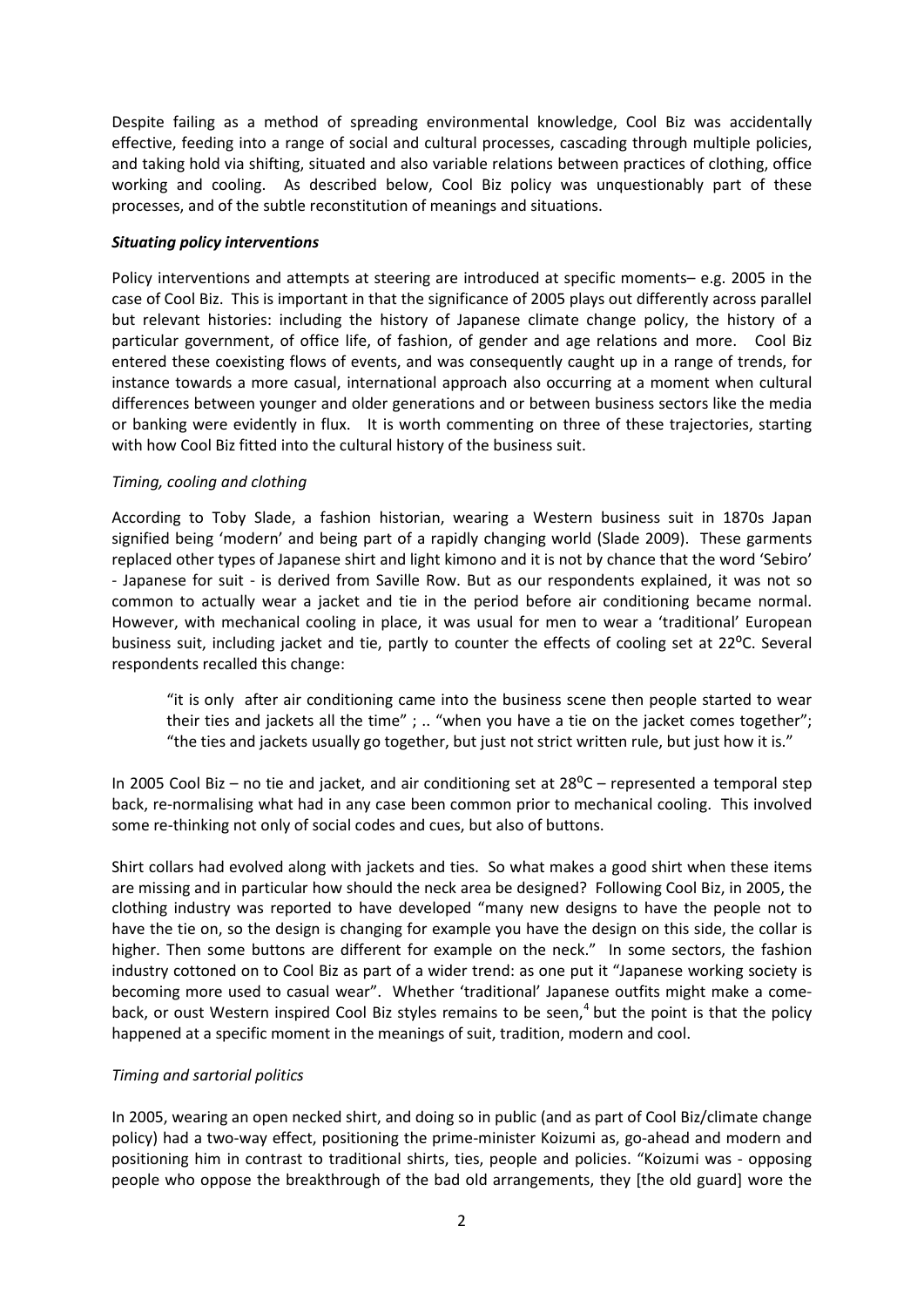ties – and then when Koizumi won the election heavily that also gave support to cool biz fashions". As another explained, Cool Biz stood for the future: "are you a new, go with the times kind of guy, or are you an old guard, sticking with a tie." <sup>[5](#page-6-4)</sup> At the time, the no-tie policy was part of a much wider cultural rejection of certain traditions.

## *Timing and climate change politics*

Cool Biz – as a policy – has another history within the discourse and politics of climate change, and within a family of policy strategies which focus on individual behaviour and choice, often associated with a limited role for government regulation. In terms of policy design, Cool Biz was officially situated as a policy instrument through which to influence if not the market then at least the cooling choices of individuals and businesses. Now, more than a decade later, the scope for this kind of policy action has shifted. It seems that the success of Cool Biz has limited Japan's capacity for demand reduction in this area. "In 2005, less than a third of 2,000 poll respondents said that Cool Biz had been implemented in their workplace. In 2007, the figure had risen to 47%, and in 2009 it had reached 57%."<sup>[6](#page-6-5)</sup> According to one report, by 2011, "more than 62 percent of Japanese had adopted the Cool Biz air-conditioning goal".<sup>[7](#page-6-6)</sup> A fresh campaign, called, 'Super Cool Biz' was launched in 2011, after the tsunami and Fukushima disaster. Super Cool Biz promoted sandals and shorter trousers, but by that point many office workers and companies had already become accustomed to the basic idea.

A further observation is that the realm of policy options is itself fluid, situated in a sequence of past interventions, which variously create or foreclose future opportunities. In this sense, 'steering' such as that represented by Cool Biz 2005 (revitalised as Super Cool Biz in 2011), has a lasting effect – it was not a one-off policy, but something that entered the field of practices and that consequently continues to shape what people do, in part defining the situations to which future policies respond.

### **Policies in practice**

As already mentioned, Cool Biz was conceptualised as a simple behavioural campaign and was designed and evaluated in these terms. The outcome was achieved (considerable energy saving) but not through the anticipated process/route (consumer awareness, personal persuasion, information about C02 emissions). Closer investigation of how Cool Biz took hold, and of the experiences of business people from a range of different sectors reveals many more complex currents and domains of steering than any model of governance via behaviour change could ever accommodate.

# *Reconfiguring the fabric of daily life*

The Cool Biz programme had two aspects, one focused on advertising and promotion – the other on direct action and doing. As already mentioned, government buildings were not heated or cooled between 20 and 28 degrees C, and the no-tie policy was in place (initially from June to September; now from May to October) and widely observed across the public sector. The government is not only a major employer it is also an institution with which many others interact on a daily basis. As we learned, resistance to new and to old conventions and methods of handling dilemmas entailed in actually implementing Cool Biz were bound up with the details and the social organisation of respect, politeness and hierarchy.

If it was to take effect at all, Cool Biz had to transform established codes of interaction, and with them the markers of social distinctions including categories of age, gender and seniority. In this case, as in many others, the policy had to become *part of* daily practice. This was clearly not a matter of policy somehow impacting from the outside. Instead, and as described, aspects both of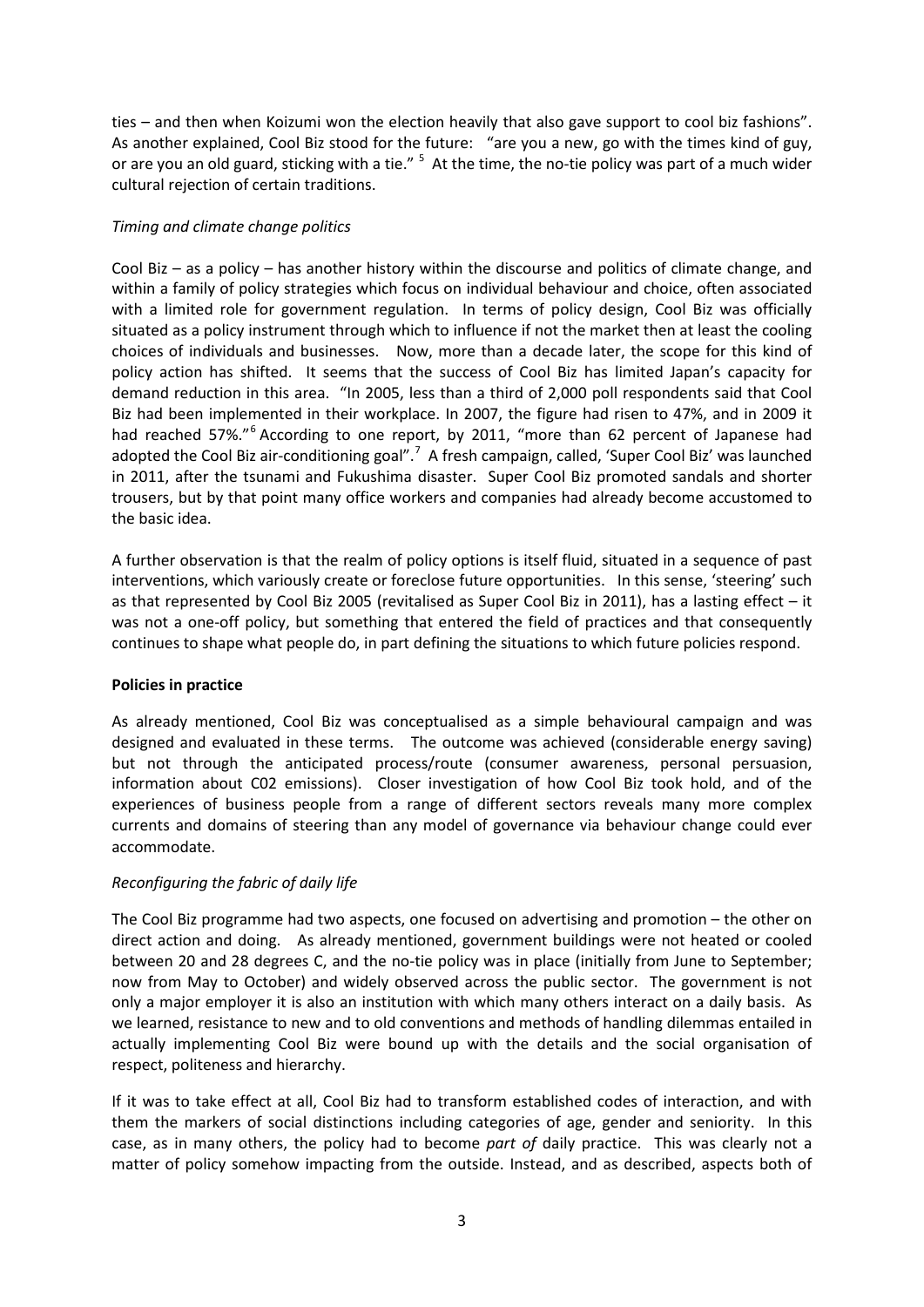difference (respect, hierarchy) and conformity (respect, hierarchy) were redefined through Cool Biz and enacted within existing social networks.

With Cool Biz, it was quite obvious when the policy was being enacted. This visibility was important: one could literally see that the prime minister had no tie. However, the real bite or purchase of Cool Biz came through processes of interaction. For example, one respondent described the excruciatingly difficult situation of deciding what to wear for a job interview at the ministry of Finance. On the one hand a jacket and tie was quite simply required for such a formal occasion. On the other hand, wearing such an outfit would flout the Cool Biz code and leave the candidate wearing more formal attire than those who were doing the interview. Doing Cool Biz changed a whole range of situations and interactional politics. In this next extract, a computer technician explains that it made life easier.

"The tie provides the atmosphere that is official, so that having no tie situation makes the circumstances quite unofficial, and so it is easier for him to work" (as computer technician).

In some contexts, Cool Biz represented a casualization and a levelling of office life and related hierarchies. Equally there was more uncertainty about what to wear, and more complications than before – as one explained: "So you have to get the right shirt as well, just in case it needs a tie." and you have to keep your tie in your pocket just in case. Responses to Cool Biz and interpretations of the scale and type of adjustment involved differed from one business sector to another: for example adapting to Cool Biz was reportedly more challenging for people employed in financial companies and banks, as compared with those involved in the media.

Cool Biz policy also had different implications for the daily practices of female office workers. As described, 'normal' clothing – prior to 2005 and after – was typically light weight, meaning that women were often cold and sometimes "freezing" when air conditioning was set at 22 °C. Respondents talked about using blankets under the desk and slipping on cardigans when no one was looking in an effort to cope with conditions designed for men in suits. For women in these situations, Cool Biz entailed a welcome return of warmer temperatures but had no further consequences for the meaning or symbolic significance of office wear.

Rather than removing established hierarchies and distinctions, Cool Biz modified the ways in which these were enacted. It is at this level that policy has effect 'on the ground' – and without such effect, that is without being reproduced in and through practice, it is nothing. More fundamentally, it is through resolving these dilemmas and it is within these arrangements that the need for energy is constituted and negotiated.

### *Policy limits*

Cool Biz focused on offices and widespread adoption of the policy in that context did nothing to limit the use of air conditioning in shops, cinemas or transport systems. In addition and since it was conceptualised as a behaviour change programme, there was no further attempt to embed Cool Biz conventions into office design. This was a major flaw in that one part of government (dealing with building codes) ended up reproducing a convention of  $22^{\circ}$ C as normal, whilst another part (the ministry of environment) called this convention into question. The focus on clothing and style rather than infrastructures and systems of provision – reinforced this compartmentalised approach to policy making. Rather than being discussed and evaluated as a serious intervention in the energy system as a whole, Cool Biz represents what looks like a momentary and somewhat eccentric effort to harness fashion to the cause of climate change. It was demonstrably more effective than other subsequent initiatives, also promoted by the Japanese government, including 'cool' hair styles and 'cool' food. But as its association with these and other lifestyle campaigns<sup>[8](#page-6-7)</sup> suggests, there was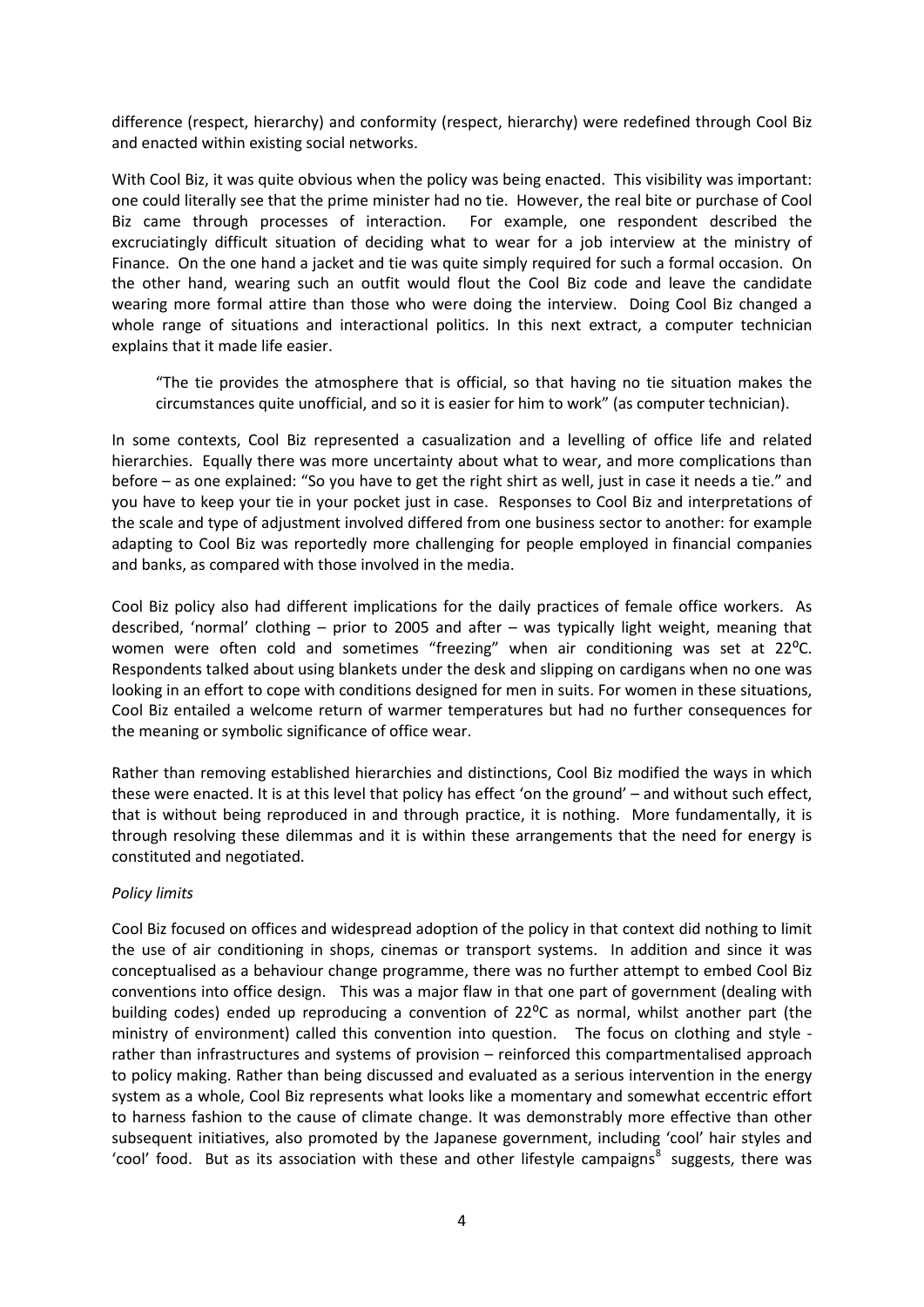limited policy understanding of how Cool Biz worked in practice. In policy terms, it has remained an outlier and an accidental success.

This makes the relative failure of 'Warm Biz', a parallel programme promoting warmer clothing and reduced heating during the winter months, all the more intriguing. How come such similar forms of policy steering, introduced at the same time and targeting the same sector of the population, had such different consequences? It is true that Warm Biz didn't get anything like the same attention, there were no winter fashion shows, and the cultural adjustment is different: no one can see the vest under the shirt and 20<sup>o</sup>C is only two degrees lower than 22.

More importantly, Cool and Warm Biz were never connected together and never designed as a strategic response (and as a systemic challenge) to established engineering conventions, to methods of conceptualising the dynamic relation between the body, clothing, heating cooling and outdoor temperatures, or to related social practices.

There have been attempts to diffuse Cool Biz as a policy idea to other countries in Asia and to the USA. For example, in 2008, temperatures were allowed to rise (and fall) in the United Nations building.<sup>[9](#page-6-8)</sup> But there has not been a wholesale, international rejection of the bizarre arrangement of wearing warm clothing to counter the effect of mechanical cooling, or of wearing light clothing and using energy to provide additional heating. It is in any case obvious that introducing Cool and Warm Biz policies into other countries would not have a uniform<sup>[10](#page-6-9)</sup> effect. As in Japan, the impact of such policy would be co-constituted by multiple, situationally specific histories of clothing, office work, gender relations, commercial and public sector distinction, etc.

### **Insights for steering demand**

In this final section I highlight four observations based on the Cool Biz case, but of wider relevance to a discussion of how energy demand might be steered.

### *1. Timing*

The conclusion that policy makers intervene in ongoing streams of social practice echoes the suggestion that steering is essentially about modulating these flows. It is now clear that there are multiple strands and timings: for example, the effect of Cool Biz reflected the state of play in office wear *and* in Japanese politics in 2005. A related point is that the evaluation of policy is also temporally specific. Over what period would it make sense to quantify the effect of Cool Biz? How do present forms of intervention and steering build on, or overlay these previous efforts? Within DEMAND we are expected to make a 'measurable' contribution to carbon reduction – but over what period? There are some interesting questions to pursue about how, in what terms and over what periods it might be possible to evaluate the impact of policies in practice.

### *2. The relation between policy process and social practices*

It is an obvious point, but there are significantly different ways in which government policies are designed to impinge on individual practices and relations between them. For example, taxes are expected to have certain types of effect whereas regulation and persuasion are typically used in other situations and to achieve other ends. There is relatively little understanding of how these different modes translate in, and into practice. For example, Cool Biz is still seen as a marketing exercise yet it arguably took hold in much more direct ways: the government changed thermostat settings on a massive scale. Ideas of 'leadership' and hierarchy are potentially important<sup>[11](#page-6-10)</sup> – but as indicated above, the routes through which influence travels are immensely complex, and situationally differentiated. In any event there is more to explore about how different types of policy impinge on different forms and types of social practice, each caught at a particular moment in their own development.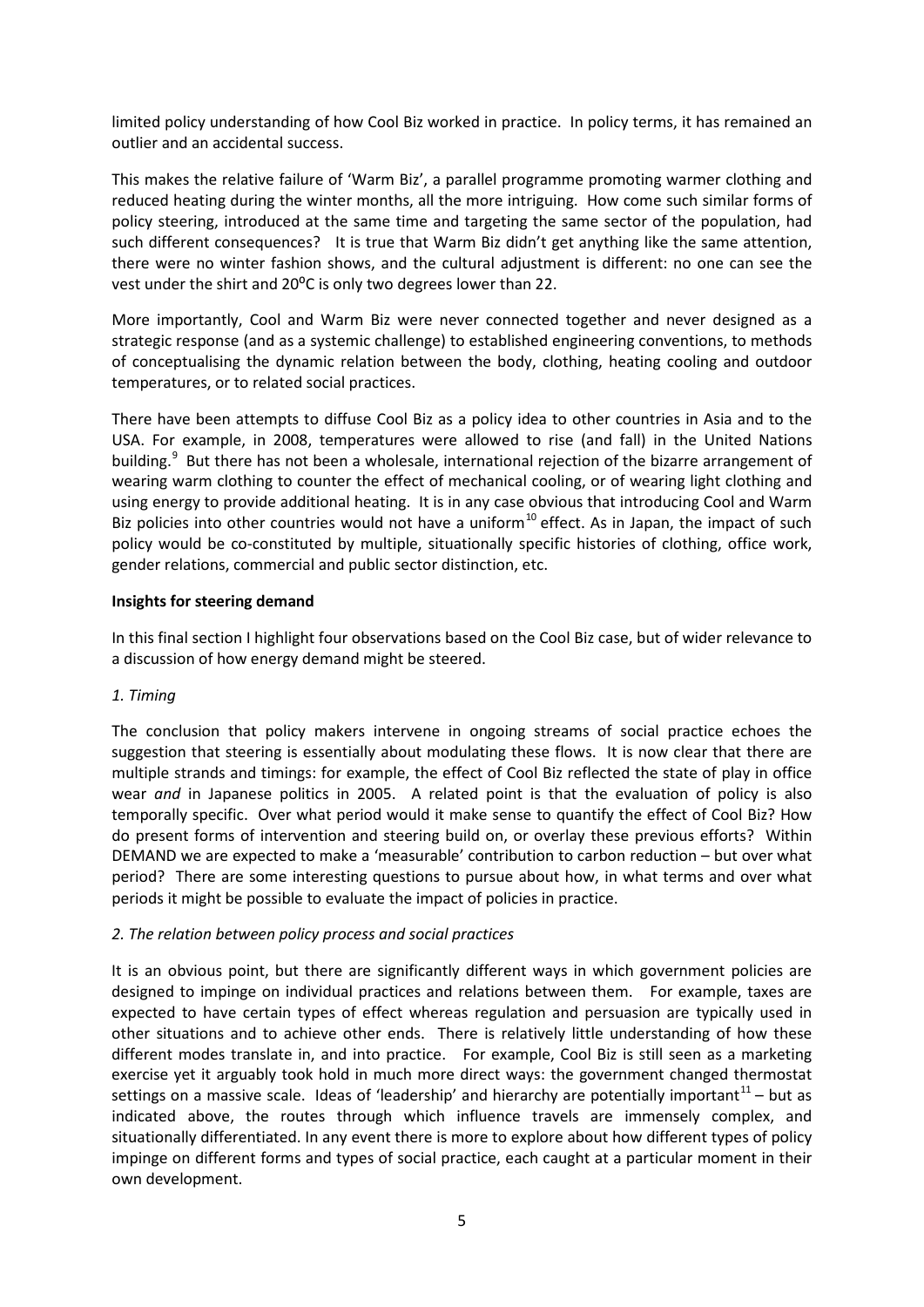## *3. Jointed and disjointed policy making*

Cool Biz is an interesting example of ambitious and unusual policy innovation in which new connections were made between the fashion industry and climate change politics, and between modernity and energy demand reduction. At the same time, and because the policy was situated as a behaviour change programme, it was totally disconnected from other potential areas of influence, for instance in building regulation, or in the standards of office design. Its impact, in practice, has been limited by virtue of this particular combination of associations and consequent disconnections. Again a simple point, but policies are positioned in relation to each other, and this is important for how they are framed, and with which other forms of intervention they do or do not connect.

## *4. Unintended and accidental steering*

Looking back at Cool Biz more than ten years on it is possible to differentiate between imagined, actual and potential relations between policy and practice. The table below works with these distinctions and summarises some of what has been said above.

| Imagined role of policy in    | Actual role of policy in practice | Potential role of policy in       |
|-------------------------------|-----------------------------------|-----------------------------------|
| practice                      |                                   | practice                          |
| Cool Biz was designed to      | Cool Biz represented an           | Cool Biz could be seen as part    |
| promote environmental         | effective intervention in the     | of a systemic energy              |
| awareness                     | social process of keeping cool    | programme.                        |
| Advertising impact and        | Modify shared conventions,        | Government could revise CO2       |
| leverage were important       | redefine normality, modify cues   | emissions estimates assuming      |
| measures of success           | and codes of office life          | no heating or cooling between     |
|                               |                                   | 20 and $28^{\circ}$ C             |
|                               | Government changed the rules      | Government could re-write         |
|                               | of the game, new conventions      | building codes and standards      |
|                               | emerged, social practices have    | assuming no heating or cooling    |
|                               | been reconfigured.                | between 20 and 28 <sup>o</sup> C. |
| <b>BUT: two puzzles</b>       |                                   | BUT: this potential role is       |
| a) Cool Biz worked but not    | Gap between imagined, actual      | excluded because of the           |
| because of increased          | and potential roles of policy     | enduring power of the imagined    |
| environmental awareness.      |                                   | role. The imagined role           |
| b) No other 'green' lifestyle |                                   | prevents understanding of the     |
| campaign has worked as well.  |                                   | actual role.                      |

### **Imagined, actual and potential roles of policy in practice**

The wider implication of this analysis is that forms of steering can be constrained by the terms in which they are imagined and expected to work. This can blind the policy process, preventing understanding of how accidental embedding in practice comes about, and limiting the scope for exploiting that further.

# *5. Policy (in action) is not made by policy makers alone*

Cool Biz found its way into the fabric of daily life but Warm Biz did not. It is stating the obvious to say that effective policy and steering is made when it is reproduced and enacted in practice, and in specific contexts and situations. The more challenging questions are to do with how policy and practice actually intersect. Various projects in DEMAND, including studies of office standards (Noel Cass, John Connaughton and James Faulconbridge), and of what we are calling invisible energy governance (Sarah Royston, Jan Selby) provide some insight into how steering works, how